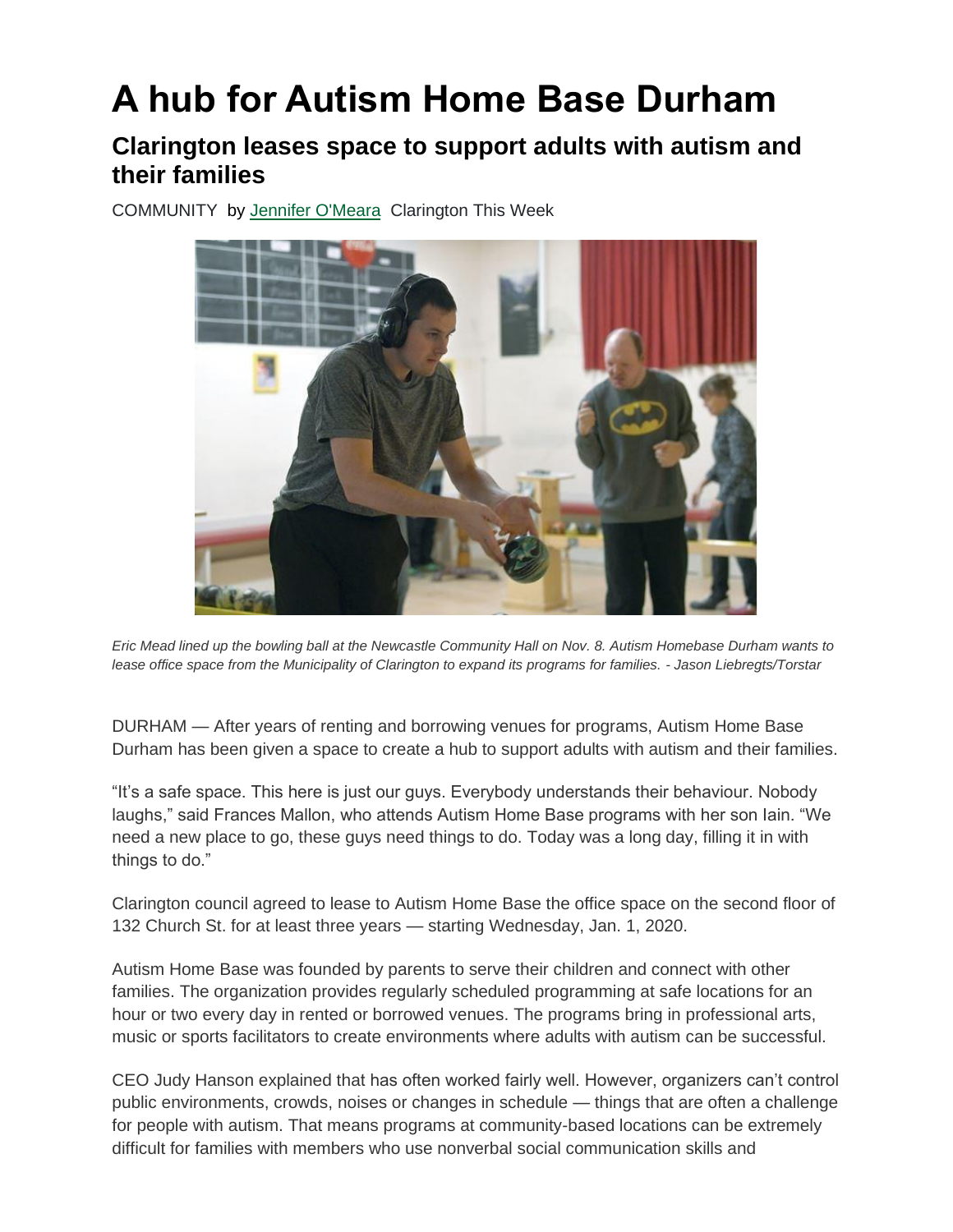experience extreme distress in changing routines or actions. Some families feel it's too risky to try to attend the programs.

A space of their own will help Autism Home Base Durham create a safe, welcoming place for all their members, explained Hanson. That could mean offering headphones, beanbag chairs and occupational therapy balls. The Autism Home Base families will be invited to contribute ideas for the new space so it's fully adaptable for the group's members.

"This group is very much meant to be — and needs to remain — family driven," explained Hanson. "We're a network where families and adult people with autism can support each other."

The new Church Street site could include a range of supports for adults with autism (sensorysensitive social and recreational programming and drop-in for autism self-advocates with community job board and meetups) and for their families (a resource lending library for parents/caregivers, networking events, information sessions on housing, estate planning, etc.).

When asked what she'd like to see in the new space, Acelynn Mitchell, a 20-year-old member, said "art stuff, I'd like to do art and dancing."

The drop-in hub could be a game changer for the Autism Home Base families. Several families said they struggled to get to the scheduled programming depending on how well their family member on the spectrum was handling transitions that day.

"The things they offer now are really nice, it's a matter of timing," said Betty Midgley, who attends the bowling program in Newcastle with her son Jake. She said it's often a challenge for Jake to leave a program once it's over.



*Betty and Jake Midgley lined up the bowling ball at the Newcastle Community Hall on Nov. 8. Autism Homebase Durham wants to lease office space from the Municipality of Clarington to expand its programs for families. - Jason Liebregts/Torstar*